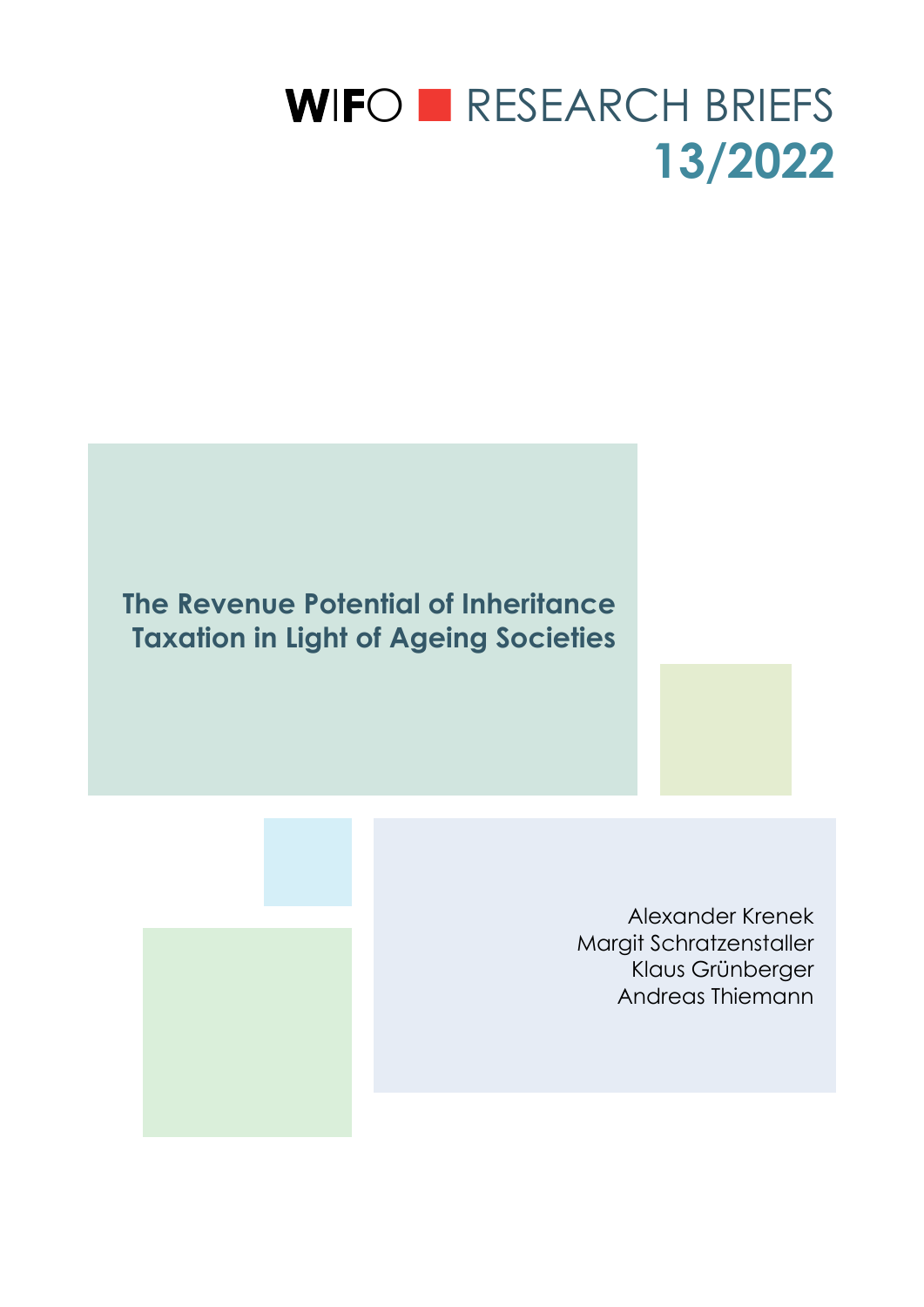### **The Revenue Potential of Inheritance Taxation in Light of Ageing Societies**

Alexander Krenek (WU Vienna) Margit Schratzenstaller (WIFO) Klaus Grünberger, Andreas Thiemann (European Commission, JRC, Seville)

Austrian institute of Economic Research, Vienna University of Economics and Business Administration, European Commission, Joint Research Centre, Seville

Commissioned by European Commission

Research assistants: Cornelia Schobert, Andrea Sutrich

WIFO Research Briefs 13/2022 May 2022

#### Abstract

Based on the most recent data from the ECB's Household Finance and Consumption Survey, the project models the future household-level wealth distribution in five selected EU member countries (Finland, France, Germany, Ireland, and Italy) to derive inheritances based on different demographic and wealth projection scenarios. On this basis, various inheritance tax scenarios are simulated to estimate potential inheritance tax revenues for a projection period of 30 years. Our results indicate that multiple factors coincide in favouring a growing revenue potential for inheritance taxation in the medium-term. Wealth accumulation and appreciation lead to higher average wealth levels. The shift of the baby boomer generation out of the labour force results in an increase of the older population both in absolute and relative terms. Eventually, this will lead to a rise in the number of deaths and the number of inheritances. Additionally, low fertility rates lead to a reduction of the average number of successors and thereby decrease the importance of exemption thresholds, as individual inheritances become larger. Overall, our simulations show that the future revenue potential of inheritance taxes may be substantial. In practice, it can be expected that the theoretical revenue potential demonstrated by our simulations will be reduced by tax avoidance, real responses, and general equilibrium effects on other taxes. A review of the empirical evidence shows that behavioural responses to inheritance taxes are less pronounced compared to a net wealth tax.

E-mail: margit.schratzenstaller@wifo.ac.at

2022/1/RB/12119

© 2022 Austrian Institute of Economic Research – Vienna University of Economics and Business Administration – European Commission, Joint Research Centre, Seville

Medieninhaber (Verleger), Hersteller: Österreichisches Institut für Wirtschaftsforschung 1030 Wien, Arsenal, Objekt 20 | Tel. (43 1) 798 26 01-0 | https://www.wifo.ac.at Verlags- und Herstellungsort: Wien

Kostenloser Download: https://www.wifo.ac.at/wwa/pubid/69653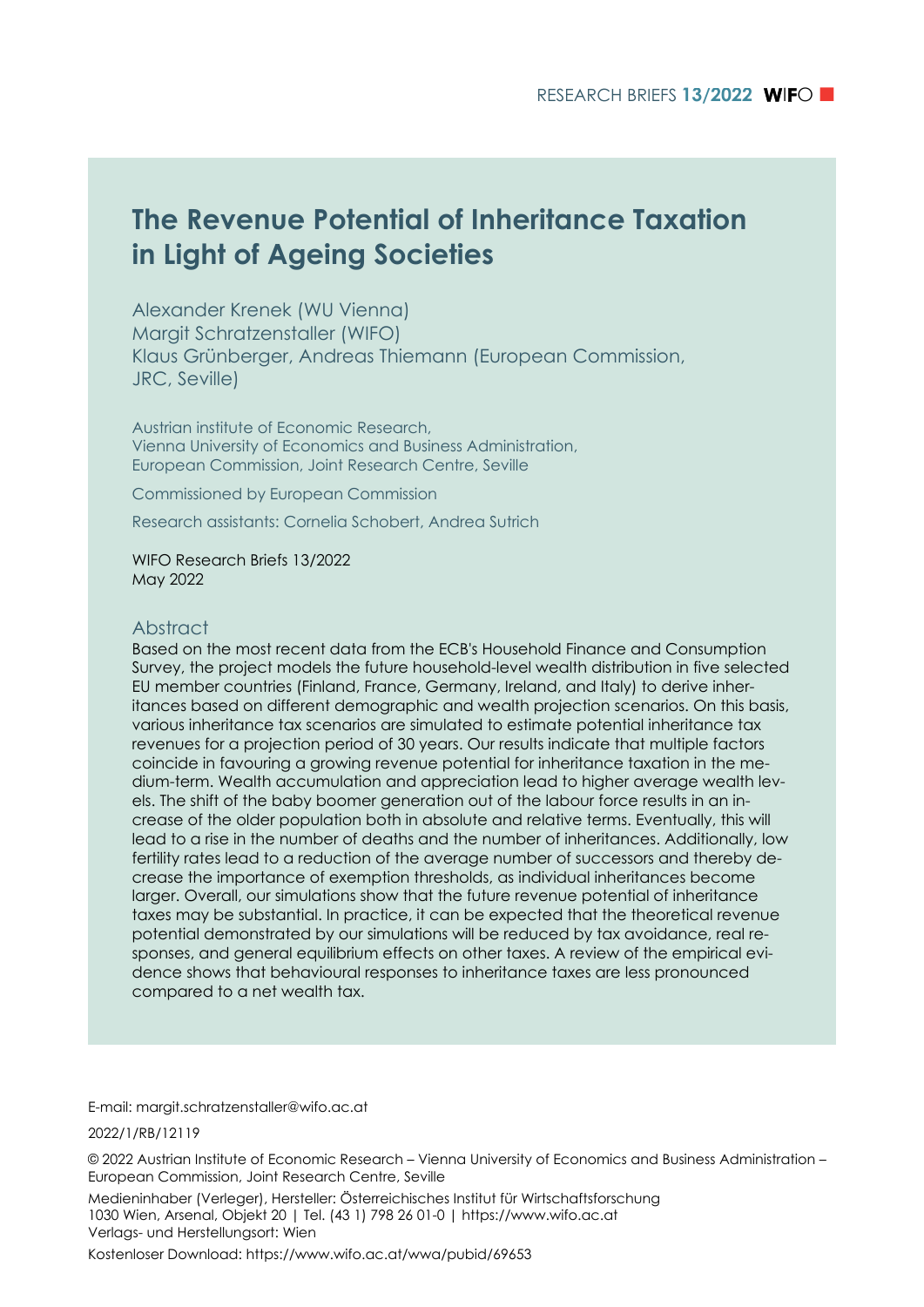## **The Revenue Potential of Inheritance Taxation in Light of Ageing Societies**

Alexander Krenek, Margit Schratzenstaller, Klaus Grünberger, Andreas Thiemann

#### **Highlights**

- Ageing societies in Europe challenge pension systems and the financing capacity of the welfare state, since the revenue from labour taxation decreases.
- Strengthening inheritance taxation is a promising option for alternative sources of tax revenue, not only for fiscal reasons, but also in terms of equity and efficiency.
- We expect both more and larger inheritances over the next decades because of the demographic change, as inheritances will be distributed over fewer donees. Inheritance taxes could help to compensate for lower tax revenue from labour.
- Our inheritance simulation model INTAXMOD is a flexible and extendable tool to simulate inheritances and their taxation in five European countries (DE, FR, FI, IE, IT) until 2050.
- The simulated increase of total inheritances from 2020 to 2050 ranges between 75% (DE) and 225% (IE) according to INTAXMOD. The variation across countries is largely due to different demographic paths.
- Inheritance taxes are unpopular in many countries. However, INTAXMOD can help in designing tax schemes that leave most inheritances tax-free, e.g. by granting generous personal allowances. This could increase public acceptance if beneficiaries are aware of it.

#### **1. Background**

Europe is ageing, which is challenging pension systems and the financing capacity of the welfare state. In countries, such as Italy, for instance, the baby boomer generation is dropping out of the labour force, leading to a substantially larger share of elderly over the next decade [\(Figure 1\)](#page-3-0) <sup>1</sup>). Other EU Member States will experience similar demographic changes. This will decrease the labour force, further reducing the labour share in total income (see e.g. IMF, 2017). As a result, these developments question the sustainability of public finances and will require the identification of alternative tax bases to labour.

<sup>1</sup>) This research brief is based on Krenek et al. (2022). This WIFO research brief is also published identically as Krenek, A., Schratzenstaller, M., Grünberger, K. and Thiemann, A. (2022). The Revenue Potential of Inheritance Taxation in Light of Ageing Societies. European Commission, Joint Research Centre, (JRC129077).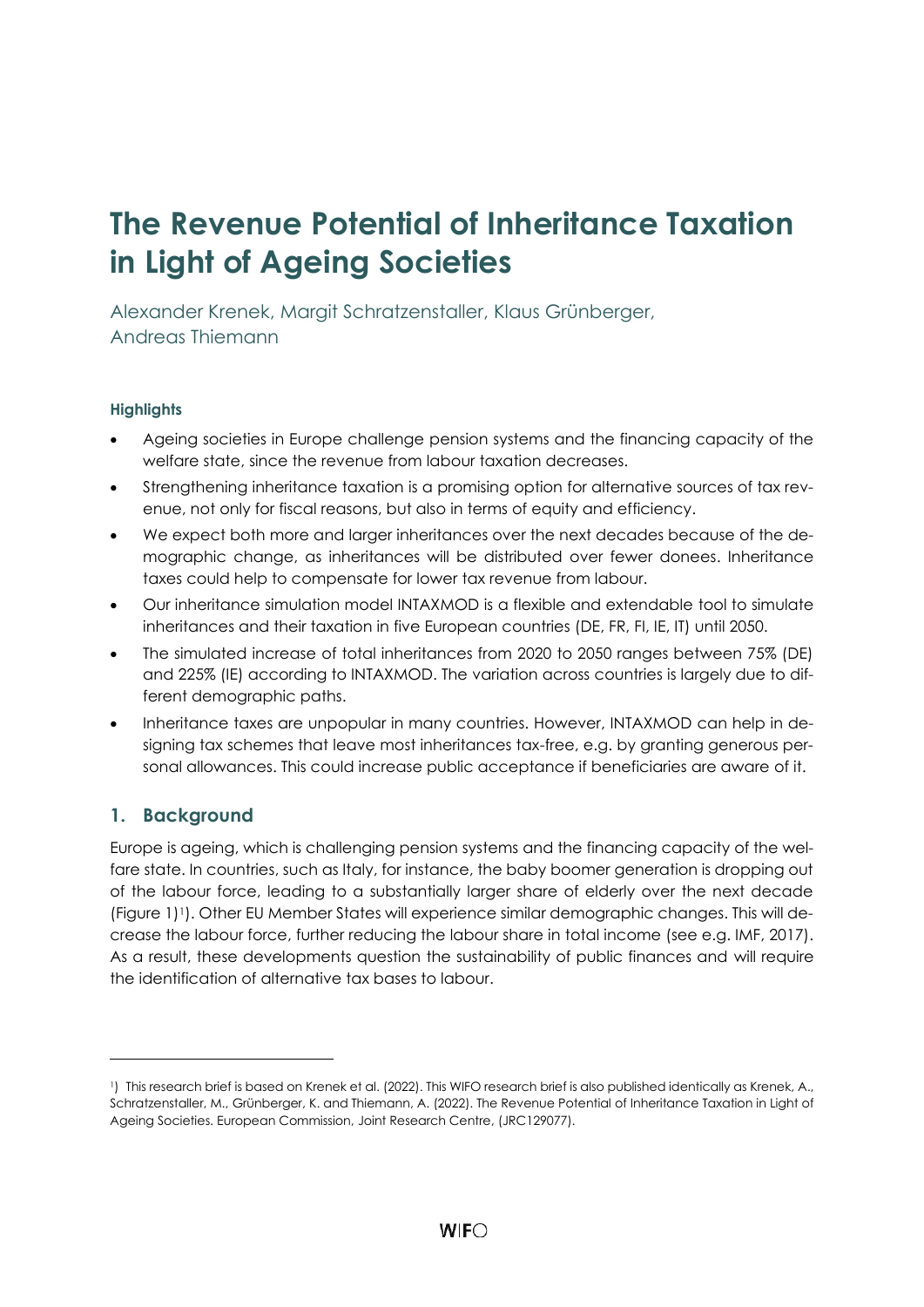At the same time, accumulation and appreciation of wealth may lead to higher average net wealth. Combined with the demographic dynamics (which will lead to a rise in the number of deaths) we will observe both more and larger inheritances.



<span id="page-3-0"></span>**Figure 1: Italian population pyramids (2020 – 2050)**

Source: Eurostat 2020 (id: proj\_19np), own illustration.



<span id="page-3-1"></span>**Figure 2: Projection of wealth transfers (2020 – 2050)**

Source: HFCS, adjusted for "missing rich" and underreporting, own calculations based on INTAXMOD.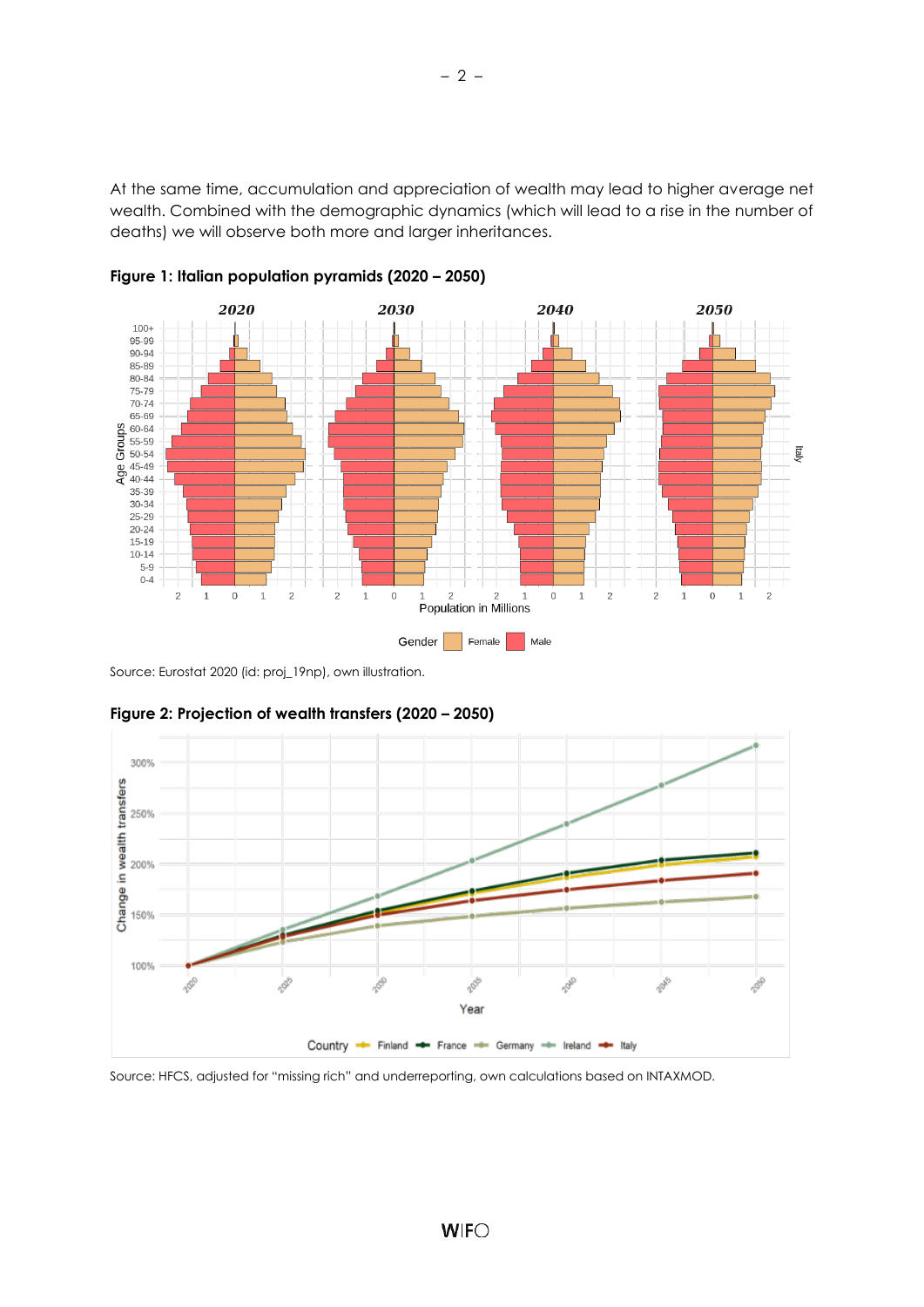Therefore, strengthening the taxation of inheritances and gifts represents a potential alternative source of public financing, which is also justified from an equity and efficiency perspective (see e.g. OECD, 2021). In particular, inheritance taxation can be an effective tool to support social mobility and equality of opportunity and to reduce wealth inequality, especially by addressing high wealth transfers.

Our study focuses on five countries, namely Germany, Italy, France, Finland and Ireland, which are especially relevant regarding the topic. According to our simulations, using our recently developed model INTAXMOD (see quick guide), the wealth transfers will increase considerably from 2020 to 2050 [\(Figure 2\)](#page-3-1). They are expected to increase by 75% (DE) to 225% (IE), depending on the country. In addition, low fertility rates would reduce the average number of successors, which could increase economic inequality.

#### **Quick Guide**

**Data:** Our model INTAXMOD makes use of several datasets. We use household surveys, which collect information about inheritances and gifts. However, the number of reported wealth transfers per year is often small. Additionally, very large transfers – quantitatively important for taxation – are typically not covered.

Therefore, we combine the most recent data from the ECB's Household Finance and Consumption Survey (HFCS) with information from the Forbes billionaires list, Financial Accounts, and rely on a Pareto distribution to adjust the top tail of the wealth distribution for the "missing rich". Combining this adjusted survey data with mortality probabilities from EUROSTAT, we simulate the flow of inheritances over the next decades.

**Model:** Our inheritance simulation model INTAXMOD is flexible and extendable to simulate wealth transfers and corresponding inheritance tax revenues in five European countries (DE, FR, FI, IE, IT) until 2050. It is based on reasonable assumptions regarding demographic change, long-term asset appreciation of wealth components, age-specific saving rates and the distribution of inheritances among donees. All monetary values are expressed in 2020 terms. As an outlook, we will extend the geographical coverage of INTAXMOD by eventually adding all remaining HFCS countries.

**Limitations:** Our simulations suggest large potential tax revenue from taxing future inheritances. In practice, however, collected tax revenues are likely to be reduced due to tax avoidance, behavioural responses and general equilibrium effects impacting other taxes. Furthermore, projecting economic and social outcomes over three decades is naturally associated with a large degree of uncertainty. Therefore, INTAXMOD allows setting the path of wealth and its transfers in a flexible way. Users can change these settings and explore the impact on wealth transfers and their taxation.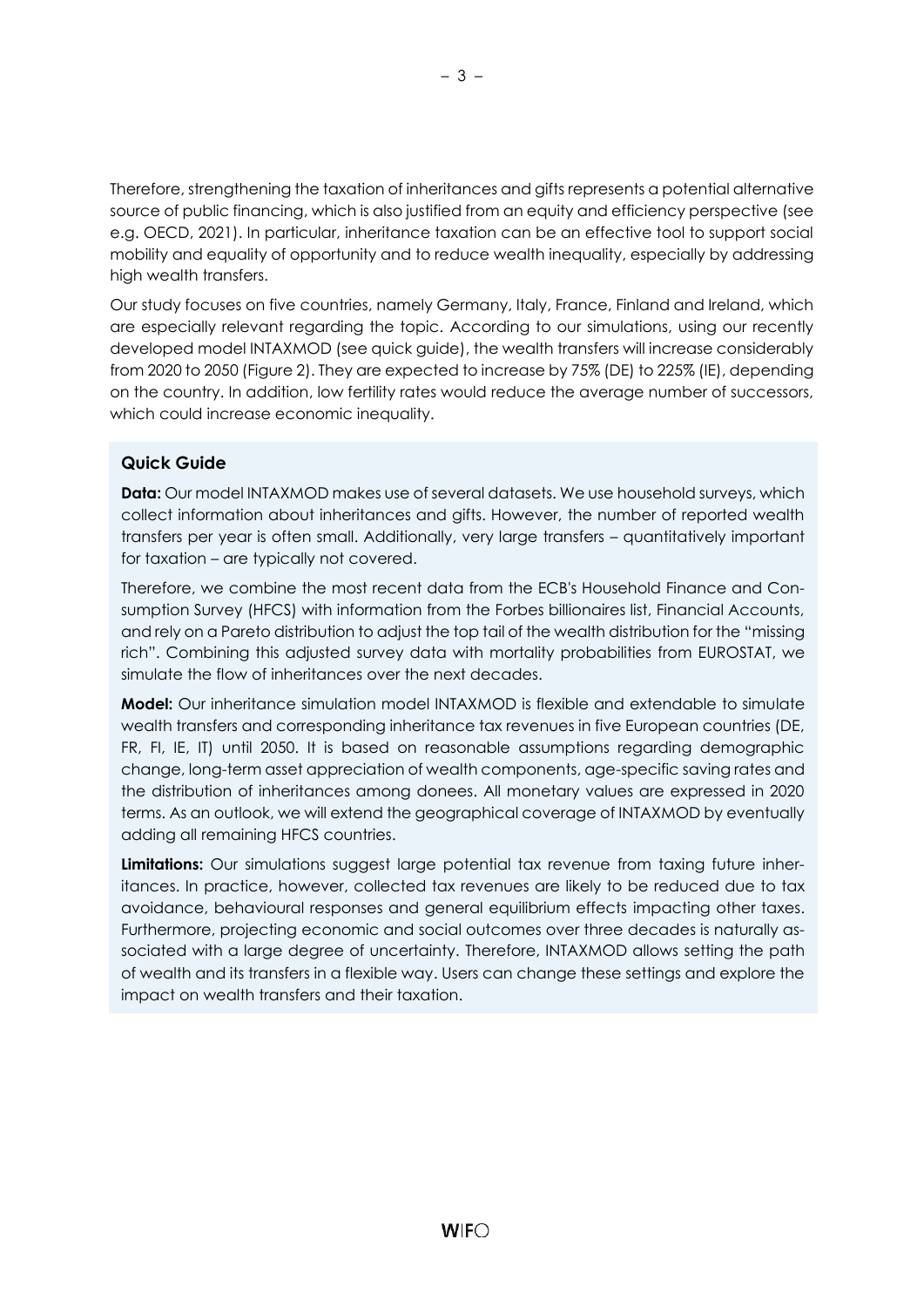#### **2. The potential of taxing inheritances**

#### **Inheritance taxation in 2020**

In 2020, government revenues from inheritance and gift taxation are low in most EU Member States, compared to both GDP and revenues from other wealth-related taxes [\(Figure 3\)](#page-5-0). This suggests that there is room for a moderately higher tax burden on wealth transfers over the next decades to compensate for the potentially lower revenue from taxing labour. Furthermore, from an optimality perspective, the inheritance tax is considered as the least distortive wealth tax. Hence it is a good candidate to shift the tax burden away from labour towards inheritances (see e.g. Thiemann et al., 2021)2).

#### **Inheritance taxation potential 2020 – 2050**

Our simulations suggest considerably higher inheritance tax revenues in all five countries over the following decades, assuming that the 2020 tax schemes remain constant [\(Figure 4\)](#page-6-0). Inheritance tax revenue in France and Germany will be twice as high in 2050 compared to 2020, while Italy and Finland will double their revenue already by 2040. The larger Irish working-age population coupled with a dynamic wealth growth leads to a steep increase in inheritance tax revenue. Our simulations suggest the Irish inheritance tax revenue to double by 2030, and to more than quadruple by 2050.



#### <span id="page-5-0"></span>**Figure 3: Revenue from wealth-related taxes, EU countries (2020)**

Source: OECD Global Revenue Statistic, own calculation and illustration.

<sup>2</sup>) In some countries, however, inheritances as tax base might be very mobile. In Spain, for instance, relocating to other regions within the country can decrease the tax burden to 0% (see chapter V (section 4) in Ruiz-Huerta Carbonell et al., 2022).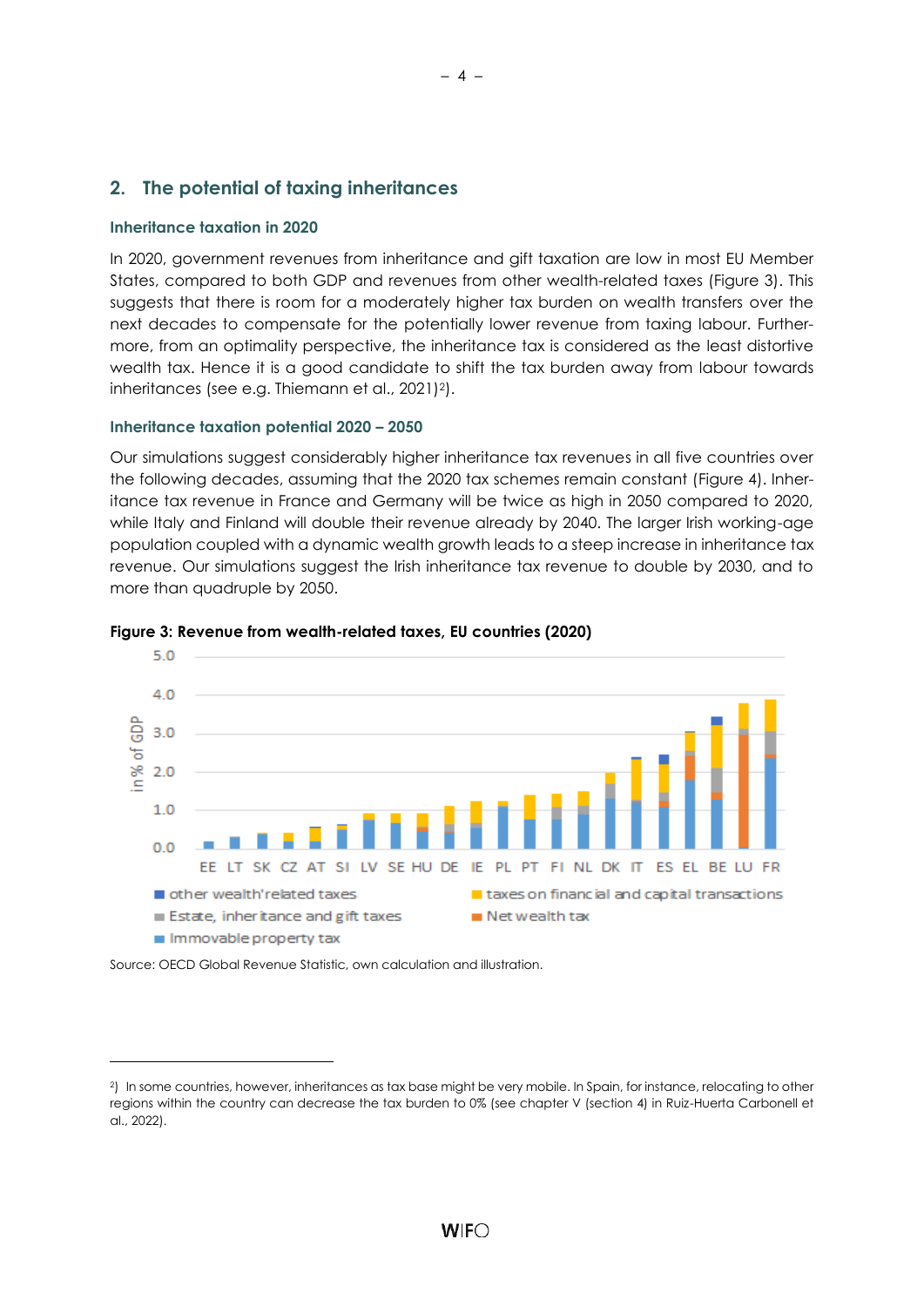

#### <span id="page-6-0"></span>**Figure 4: Projection of inheritance tax revenue (2020 – 2050)**

Source: HFCS, adjusted for "missing rich" and underreporting, own calculations based on INTAXMOD.

#### **Inheritance tax scenarios**

[Figure 5](#page-7-0) compares the potential revenue impact of three tax scenarios to the current national tax rules (baseline) in 2020. In particular, we introduce two major changes. First, we apply progressive tax rates on the taxable amounts in all scenarios: 10% on the first € 200,000, 15% until € 500,000 and 20% on the remaining share. Second, the scenarios differ in terms of tax exemptions: (1) No tax exemption: the tax base is the full market value of an inheritance, (2) the first  $\epsilon$ 500,000 are tax-exempt for close relatives (children and partner of donor/testator), and (3) a full deduction for a received household's main residence and business assets.

[Figure 5](#page-7-0) compares the effective tax burden under each scenario, illustrated by the average tax rates, i.e. inheritance tax liability divided by total inherited wealth. Under the current inheritance tax scheme (Current law, yellow bars), the average tax rates range from less than 1% in Italy to about 7% in Finland and France. Germany (4%) and Ireland (3%) lie in between. The effective inheritance tax burden differs across countries mainly because of the national valuation rules, effectively exempting parts of the inheritance, and less on differences in tax rates. The vanishingly low average tax rate in Italy, for instance, is mostly due to high exemption thresholds and generous valuation rules of assets.

The results of the first tax scenario, which does not consider any tax deduction, are illustrated by the dark green bars in [Figure 5.](#page-7-0) The average tax rates range between 11% and 13% and would significantly increase the tax revenue in all countries. The second scenario, incorporating a persona l allowance of € 500,000, drastically reduces average tax rates in all countries. We observe the most significant drop in Finland, where the average tax rate falls from 12% to 2%, as many inheritances become tax-exempt. Finally, the third scenario (full deduction of the household's main residence and business assets) yields less tax revenue than scenario one. However, the average tax rates ranging between 5% and 8% would be higher than in scenario two.